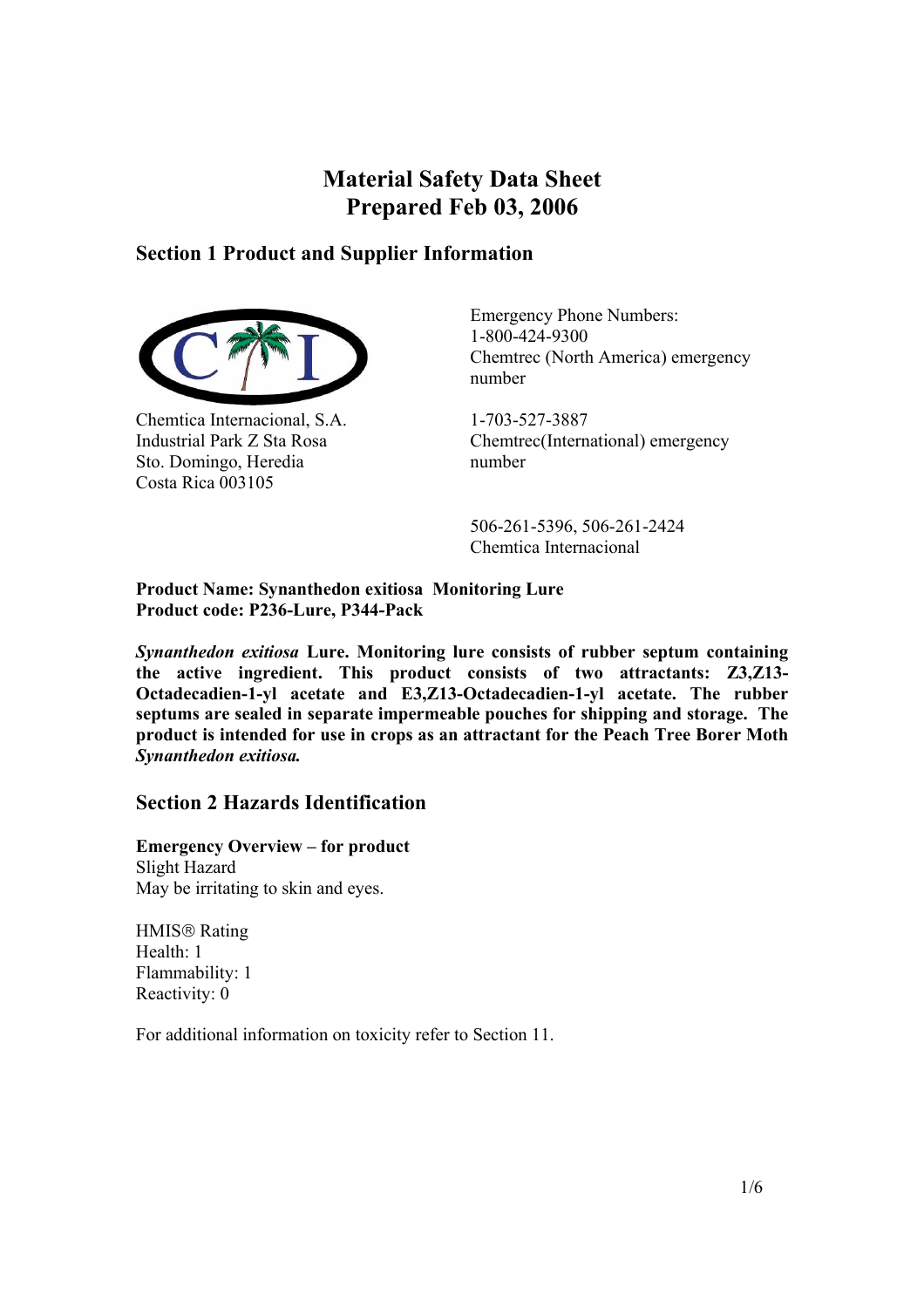# **Section 3: Composition / Information on Ingredient**

#### **Component 1**

|           | Active Ingredient: Z3, Z13-Octadecadien-1-yl acetate                            |
|-----------|---------------------------------------------------------------------------------|
|           | Chemical Name: Z3,Z13-Octadecadien-1-yl acetate                                 |
| $CAS \#$  | 53120-27-7                                                                      |
| EC NO#    | 258-374-8                                                                       |
| RTECS#    | RG0180500                                                                       |
| Formula:  | $C_{20}H_{36}O_2$                                                               |
| Synonyms: | $(Z,Z)$ -3,13-Octadecadien-1-ol acetate<br>$(Z,Z)$ -3,13-Octadecadienol acetate |
|           | 3,13-Octadecadien-1-ol, acetate                                                 |

#### **Component 2**

|           | Active Ingredient: E3,Z13-Octadecadien-1-yl acetate |
|-----------|-----------------------------------------------------|
|           | Chemical Name: E3,Z13-Octadecadien-1-yl acetate     |
| $CAS \#$  | 53120-26-6                                          |
| RTECS#    | RG0180400                                           |
| Formula:  | $C_{20}H_{36}O_2$                                   |
|           |                                                     |
| Synonyms: | $(E,Z)$ -3,13-Octadecadien-1-ol acetate             |
|           | $(E,Z)$ -3,13-Octadecadienyl acetate                |

# **Section 4 First Aid Measures**

**Oral Exposure:** Harmful liquid impregnated in rubber septum difficult to swallow. If active ingredient is swallowed, wash mouth with water provided person is conscious. Call a physician immediately.

**Inhalation Exposure:** Inhalation is difficult. If active ingredient is inhaled, remove to fresh air. If not breathing give artificial respiration. If breathing is difficult, give oxygen. Call a physician.

**Dermal Exposure:** May cause irritation from prolonged (days of continuous) direct exposure to devices as would occur if devices were carried in clothing. In case of direct, prolonged skin contact, flush with copious amounts of water for at least 15 minutes. Remove contaminated clothing and shoes. Call a physician.

**Eye Exposure:** Active ingredients irritating to eyes. In case of contact of devices with eyes, flush with copious amounts of water for at least 15 minutes. Assure adequate flushing by separating the eyelids with fingers. Call a physician.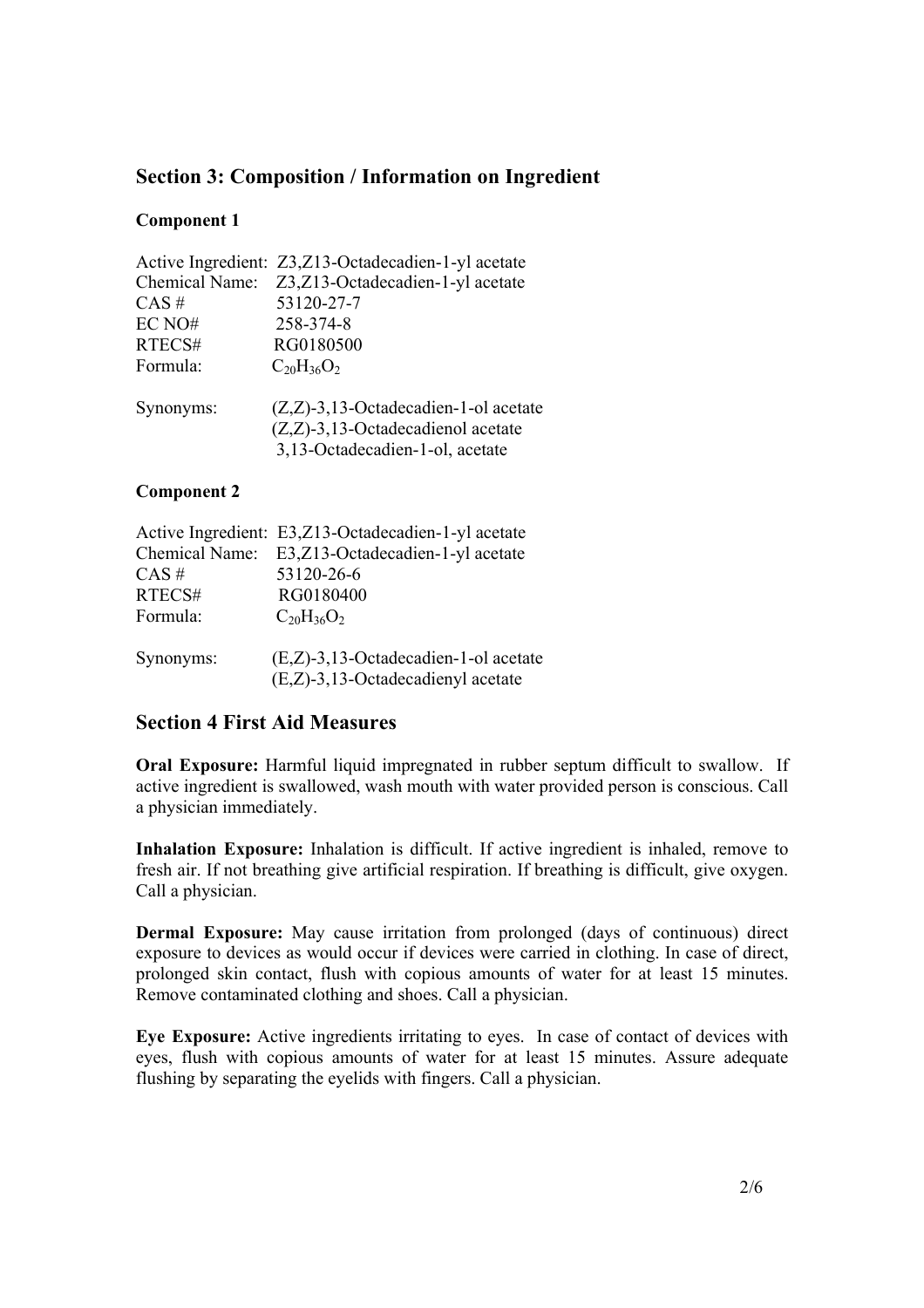## **Section 5 Fire Fighting Measures**

**Flash Point:** (CC, F) : In formulation: N/A

**Auto-ignition Temperature:** In formulation: N/A

**Flammability:** In formulation: N/A

**Extinguishing Media:** Water spray. Carbon dioxide, dry chemical powder or appropriate foam.

Firefighting: In formulation: Protective Equipment: Wear self-contained breathing apparatus and protective clothing to prevent contact with skin and eyes. Specific Hazard(s): Combustible liquid. Emits toxic fumes under fire conditions.

# **Section 6 Accidental Release Measures**

**Procedure to be followed in case of leak or spill:** Pick up rubber devices and dispose of in approved manner.

**Procedure(s) of personal precaution(s):** No protective apparatus necessary for cleanup.

**Methods for cleaning up:** Pick up material and dispose of in approve manner.

#### **Section 7 Handling and Storage**

**Handling:** Keep the dispenser lures inside the package until use. Display the lure inside the trap, no either puncture; tear or cut open the lure is necessary for proper effect.

**Storage:** Suitable: Keep away from heat, sparks and open flame, store below 4°C.

# **Section 8 Exposure Controls / PPE**

**Engineering Controls:** No open flames.

**Personal Protective Equipment:** No respiratory equipment required. **Hand:** Compatible chemical resistant gloves recommended for prolonged handling. **Eye:** No precautions necessary if devices are handled in prescribed manner.

**General Hygiene Measures:** Wash contaminated clothing before reuse. Wash thoroughly after handling.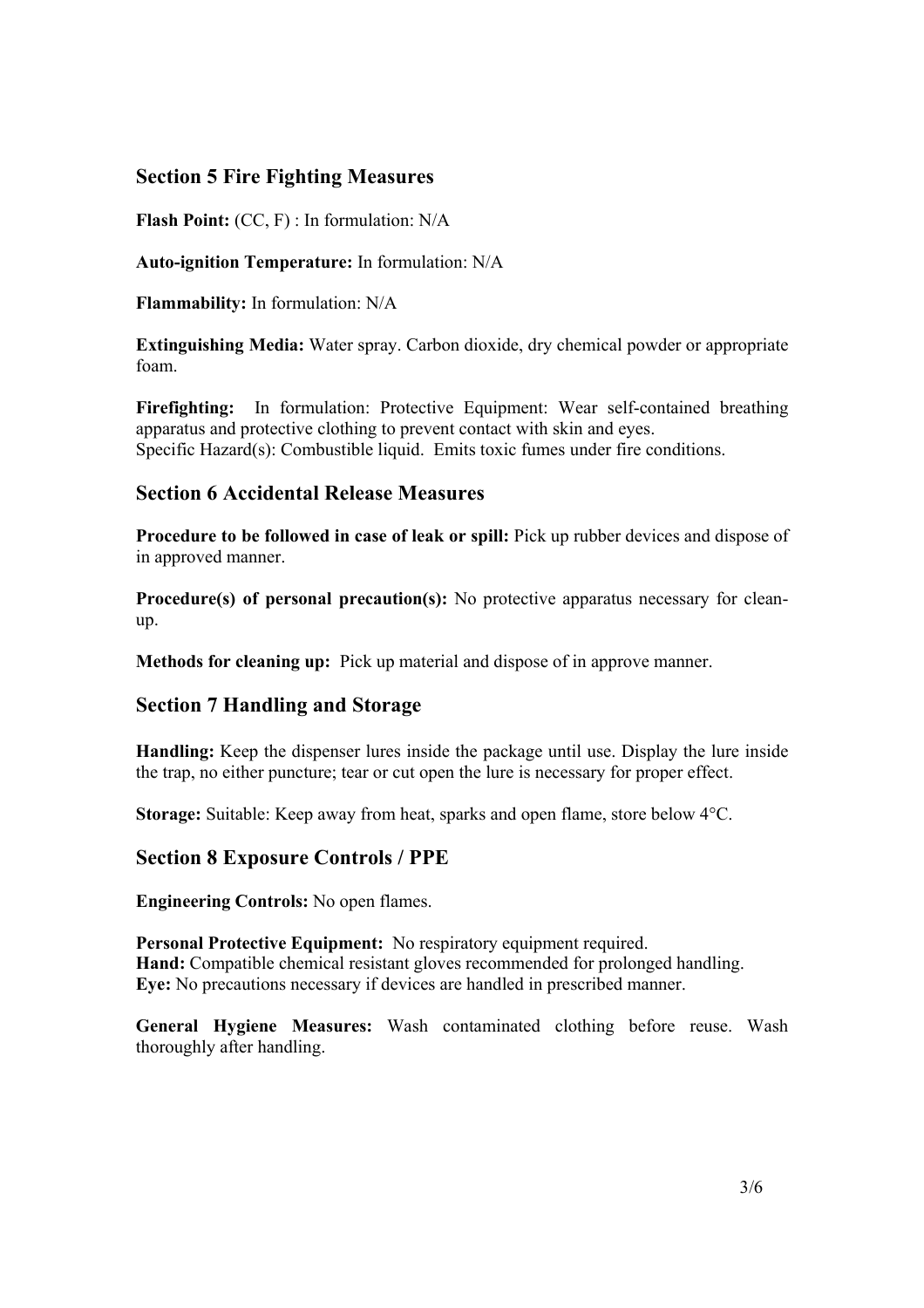# **Section 9 Physical / Chemical Properties**

| Appearance: Colorless liquid                                                           | Physical State: Liquid                 |  |
|----------------------------------------------------------------------------------------|----------------------------------------|--|
| Odor description: mild waxy                                                            |                                        |  |
| Active Ingredients: Z3,Z13-Octadecadien-1-yl acetate; E3,Z13-Octadecadien-1-yl acetate |                                        |  |
| <b>Property of Active Ingredients:</b>                                                 | Value                                  |  |
| Molecular Weight                                                                       | 308.56                                 |  |
| pH                                                                                     | N/A                                    |  |
| <b>BP/BP</b> Range                                                                     | N/A                                    |  |
| MP of liquids                                                                          | N/A                                    |  |
| MP / MP Range                                                                          | N/A                                    |  |
| <b>Freezing Point</b>                                                                  | N/A                                    |  |
| Vapor Pressure                                                                         | N/A                                    |  |
| Vapor Density                                                                          | $(Air = 1)$ : > 1                      |  |
| Saturated Vapor Conc.                                                                  | N/A                                    |  |
| SG / Density                                                                           | 0.8750: 0.8850 @ 25°C (water=1)        |  |
| <b>Bulk Density</b>                                                                    | N/A                                    |  |
| Odor Threshold                                                                         | N/A                                    |  |
| Volatile %                                                                             | N/A                                    |  |
| <b>VOC Content</b>                                                                     | N/A                                    |  |
| <b>Water Content</b>                                                                   | N/A                                    |  |
| <b>Solvent Content</b>                                                                 | N/A                                    |  |
| <b>Evaporation Rate</b>                                                                | N/A                                    |  |
| Viscosity                                                                              | N/A                                    |  |
| <b>Surface Tension</b>                                                                 | N/A                                    |  |
| <b>Partition Coefficient</b>                                                           | N/A                                    |  |
| Decomposition Temp.                                                                    | N/A                                    |  |
| Flash Point<br>$(C^{\circ}C)$                                                          | $230^{\circ}F$<br>110                  |  |
| <b>Explosion Limits</b>                                                                | N/A                                    |  |
| Auto-ignition Temp.                                                                    | N/A                                    |  |
| Refractive Index                                                                       | N/A                                    |  |
| <b>Optical Rotation</b>                                                                | N/A                                    |  |
| Miscellaneous Data                                                                     | N/A                                    |  |
| Solubility                                                                             | Insoluble in water, soluble in alcohol |  |
| $N/A$ = not available                                                                  |                                        |  |

#### **Section 10 Stability and Reactivity**

**Stability:** Stable. Materials to avoid: strong oxidizing agents.

**Hazardous Decomposition Products:** Carbon dioxide and Carbon monoxide.

**Hazardous polymerization:** Will not occur.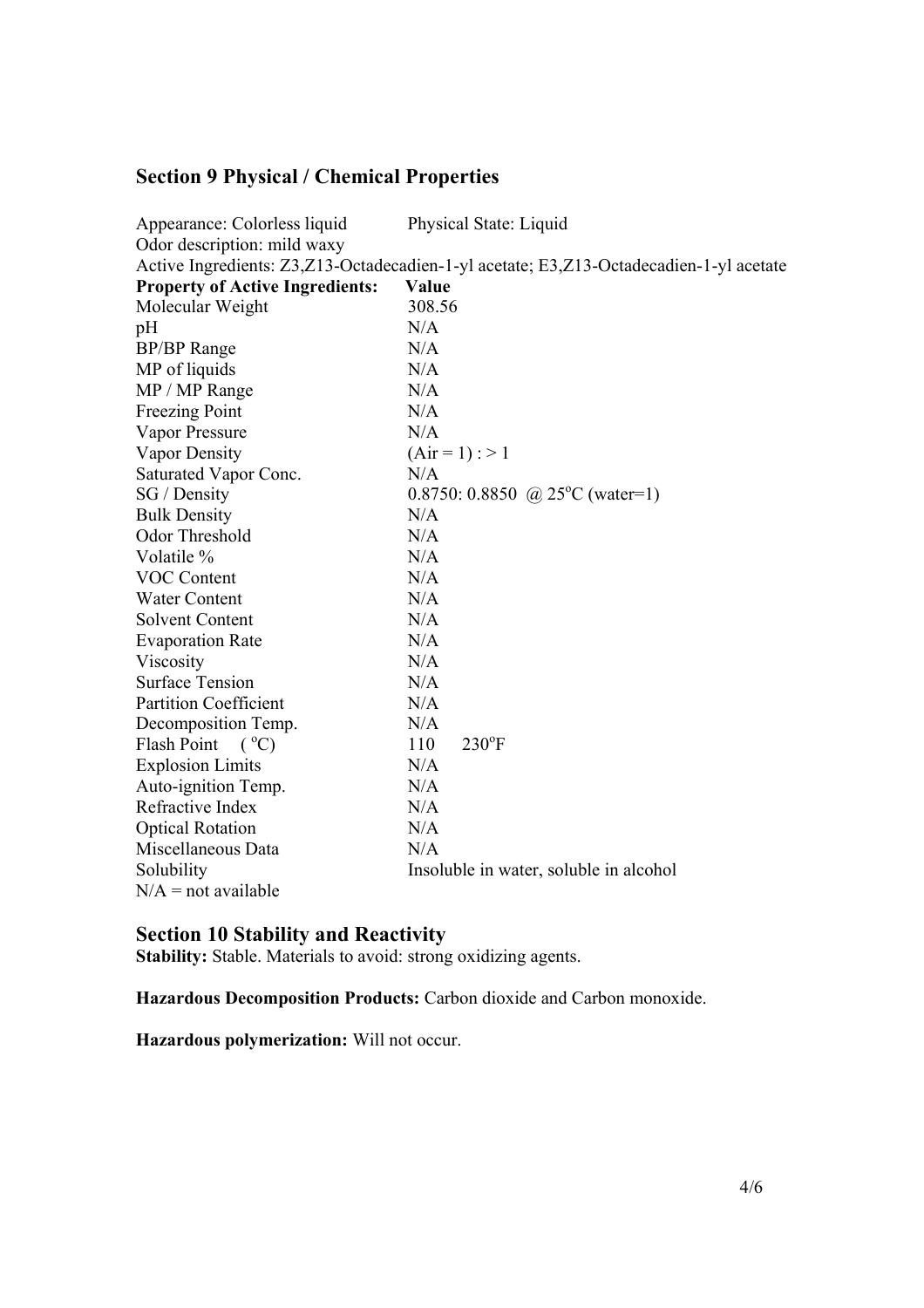### **Section 11 Toxicological Information**

The following applies to rubber septums impregnated with *Synanthedon exitiosa* pheromone when used in the prescribed manner.

**Skin Contact:** Product known to cause skin irritation upon prolonged contact. **Skin Absorption:** Product absorbed through the skin upon prolonged contact. **Eye Contact:** Product causes eye irritation if directly rubbed in eye. **Inhalation:** Product difficult to inhale. **Ingestion:** Product could cause choking if swallowed.

**Signs and Symptoms of Exposure:** To the best of our knowledge, the chemical, physical and toxicological properties of active ingredient have not been thoroughly investigated.

#### **Toxicity Data (Active Ingredient)**

Acute toxicity in rats:  $LD_{50}$  Oral >5000 mg/kg Inhalation toxicity in rats:  $LC_{50}$  not established

### **Section 12 Ecological Information**

No data available.

#### **Section 13 Disposal Considerations**

Waste disposal method: Incineration or sanitary landfill in accordance with local, state and federal regulations.

#### **Section 14 Transport Information**

**Road (DOT)**  Not Regulated. **Air (IATA)**  Not Regulated. **Sea (IMDG)**  Not Regulated.

#### **Section 15 Regulatory Information**

#### **European information**

Based on toxicological studies in the published literature, there are no risk and safety phrases to assign for this product.

#### **United States Regulatory Information**

SARA Listed: No (active ingredients)